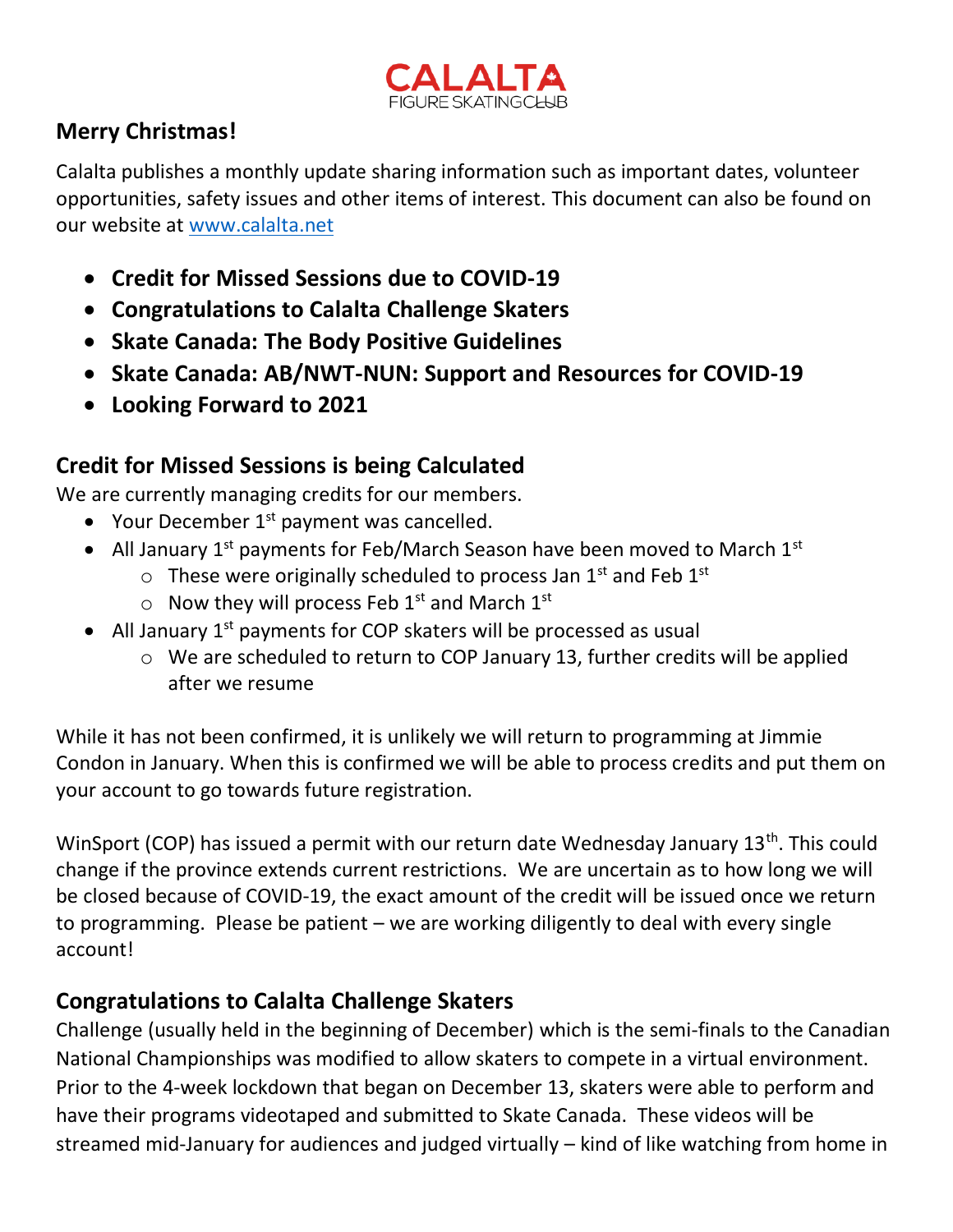

a way! This event will serve as the qualifier for the Canadian National Championships held in February. We wish our skaters the best!

The Calalta Skaters:

- Jessica and Jackson Behiel Senior Dance
- Mia Saunders and William Oddson (representing Huntington Hills) Junior Dance
- Alyssa Robinson and Jake Portz Junior Dance
- Torri Hollstein and Joshua Burger Junior Dance
- Grace Pele and Zaheen McKnight Junior Dance

# **Skate Canada Update**

### **The Body Positive Guidelines**

One of Skate Canada's goals is a commitment to athlete health, performance, and well-being. Foundational to this goal is **ensuring that all participants have an environment that is safe and inclusive**. Skate Canada strives for excellence in competitive success and sets a high priority on ensuring physical, psychological, and emotional safety and wellbeing for its members. As a result, **Skate Canada aims to be a national and world leading safe sport organization**. The Body Positive Guidelines are essential to ensure that everyone within the organization has a clear understanding of what factors can impact body image, how changes unfold with growth and development, and that everyone involved with the athlete can promote a healthy and safe training and competition environment.

Figure skating has struggled with issues associated with body image and disordered eating due in part to sport performance demands, the nature of a judged aesthetic sport, and thoughts and feelings about the body of an athlete. Rarely are there clear-cut answers and there is no one size fits all approach when tackling these issues. Despite the best of intentions, words, actions, information, and advice can be potentially damaging to the athlete's wellbeing, development, and performance.

The goal of this document is to provide guidelines when dealing with these sensitive topics and issues surrounding the body. [Click here](http://sc.informz.ca/z/cjUucD9taT0xMjQ0NDAxJnA9MSZ1PTkxMDQzNzczMyZsaT0yMTQyODg5Nw/index.html) to learn more about this topic.

# **Skate Canada: AB/NWT-NUN Section Update**

Lots of great information from the Section – starting with a letter from the Executive Director who answers questions on insurance and coaching on outdoor rinks to mental support and